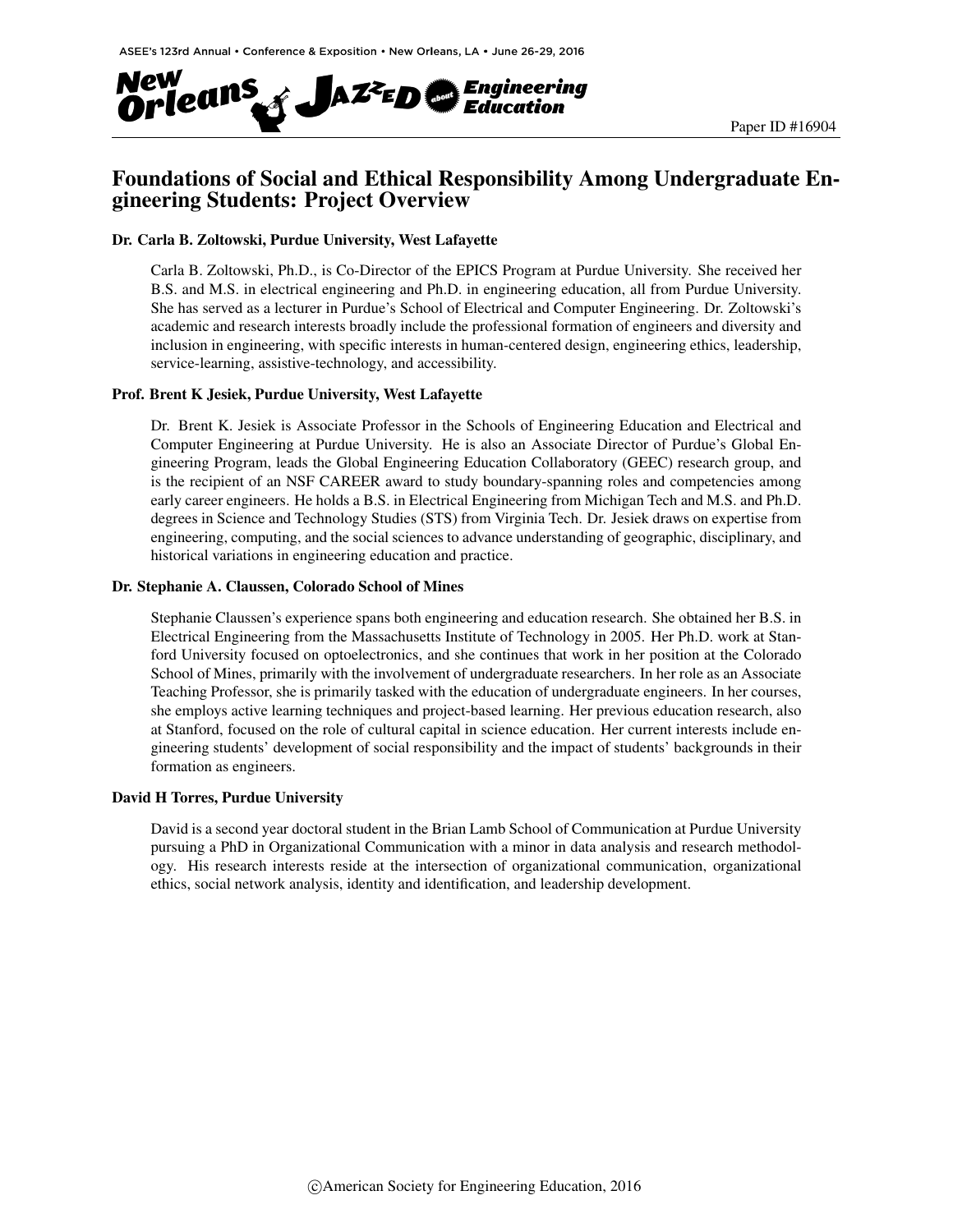# **Foundations of Social and Ethical Responsibility Among Undergraduate Engineering Students: Project Overview**

#### **Introduction**

It is widely recognized that technical professionals play critically important roles in serving the public, supporting the success of private sector enterprise, and addressing global grand challenges. As a result, providing engineering students with training in ethics, social responsibility, and allied topics is advocated by a variety of stakeholders, mandated in ABET accreditation requirements, and largely presumed by professional associations and licensing bodies. Many formal courses and programs have in turn been created to promote professional responsibility and ethical integrity among engineering graduates. Other interventions (e.g., service learning programs) have also been developed to more broadly challenge engineering students to develop as engaged citizens and community members. Yet there has been a notable lack of research on measures and understandings of social and ethical responsibility among undergraduate engineering students. Further, few studies have looked at how such indicators change over time and are impacted by specific kinds of learning experiences. As a result, faculty and administrators often have little evidence to guide creation of high-impact courses and programs. Other recent research also suggests that the impacts of such interventions may be blunted by pervasive "cultures of disengagement" in many engineering schools.<sup>1</sup>

This NSF-supported CCE STEM research project aims to shed additional light on these issues, with an emphasis on three main objectives: O1) Characterize patterns of ethical development among undergraduate engineering students, O2) Identify specific context variables (e.g., climate and culture of programs and institutions) and types of interventions (e.g., formal ethics instruction, service learning programs, etc.) that have positive (or negative) impacts on foundational measures and understandings of social and ethical responsibility, and O3) Identify specific student characteristics that can be leveraged to grow programs oriented toward social and/or ethical responsibility, while increasing program alignment with – and impacts on – participating individuals. As these objectives suggest, the findings from this project are intended to help guide ongoing efforts to positively impact the social and ethical commitments of engineering graduates, including through research-based recommendations for curricular reform.

In this paper we give an overview of this research project, with particular emphasis on the longitudinal, mixed-methods study design being leveraged in support of the objectives given above. More specifically, we present our research questions, study contexts, target subject populations, and procedures for quantitative and qualitative data collection and analysis, as well as some possible limitations to our approach. We additionally discuss the novel, ambitious, and comparative nature of this project given that its collaborators and research subjects are drawn from four U.S. engineering schools, and we review our progress to date and plans for bringing the project to completion over a five-year timeline. This paper will likely be of particular interest to scholars who teach and/or research engineering ethics, social responsibility, and allied topics.

#### **Social and Ethical Responsibility**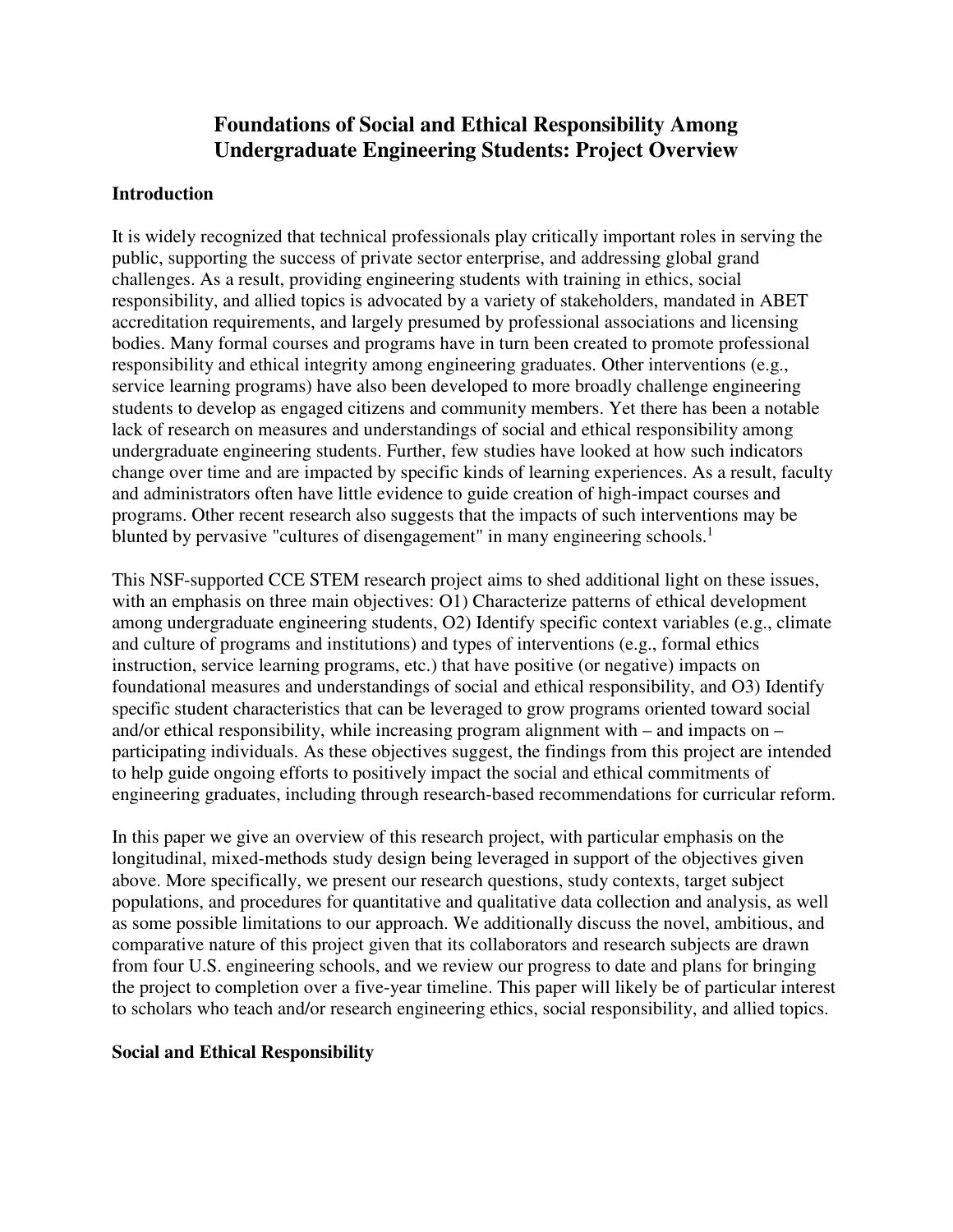Our project is focused on *social and ethical responsibility*, broadly construed, and primarily in the context of engineering education and professional practice. On one hand, this phrase is meant to include engineering ethics and professional integrity in a more conventional sense, such as reflected in ABET accreditation criterion 3.f, which states that engineering graduates should have "an understanding of professional and ethical responsibility."<sup>2</sup> However, we are also intentionally concerned with the two major areas of ethical concern described by Herkert<sup>3</sup>, namely "micro-ethical" considerations that are mainly focused on individual conduct, as well as "macro-ethical" issues that involve larger questions of collective social responsibility, including social justice and allied themes.<sup>4-5</sup> We additionally recognize that these aspects of professional identity and behavior are neither isolated or static. Instead, they dynamically interact with other salient considerations, such as personal beliefs, values, morality, academic integrity, etc., and are also frequently influenced by group-level climate and culture in organizations, programs, and teams. Thus, we seek to characterize perceptions of social and ethical responsibility among engineering students, as well as whether and how they change over time. By looking at a diverse group of students, universities, and experiences, our study aims to not only identify specific interventions that have the biggest measurable impacts on students, but also explore how these efforts are inflected by a wide variety of demographic (individual and institutional) differences.

## **Study Design and Project Plan**

Aligned with the larger project objectives and aiming to address gaps in the extant research literature, the study design for our project is focused on the following two research questions:

- RQ1) What do engineering students perceive as responsible (and irresponsible) professional conduct, and what do they perceive as just (and unjust) professional work practices?, and
- RQ2) How do foundational measures and understandings of social and ethical responsibility change during a four-year engineering degree program, both in general and in relation to specific learning environments and experiences?

To address these questions, we are conducting a longitudinal, multiphase, mixed-method study design<sup>6</sup> to collect quantitative and qualitative data from undergraduate engineering students at four universities, as summarized in Figure 1 and described in more detail below. More specifically, a QUAN $\rightarrow$ QUAL approach will be used for the first study phase, followed by repeat QUAN survey measures during mid-point and Phase 2 data collection, as well as longitudinal or exit interviews (QUAL) conducted during Phase 2. This mixed-methods approach is "premised on the idea that the use of quantitative and qualitative approaches in combination provides a better understanding of research problems than either approach alone."<sup>7</sup> Such approaches typically include multiple and complementary sources of evidence throughout the process, thereby respecting and even leveraging contrasting research paradigms or "worldviews."

## *Study Contexts, Participants, and Recruitment*

To improve transferability of results, our study includes four university with different geographic locales and university types, including public research-intensive (Purdue University), public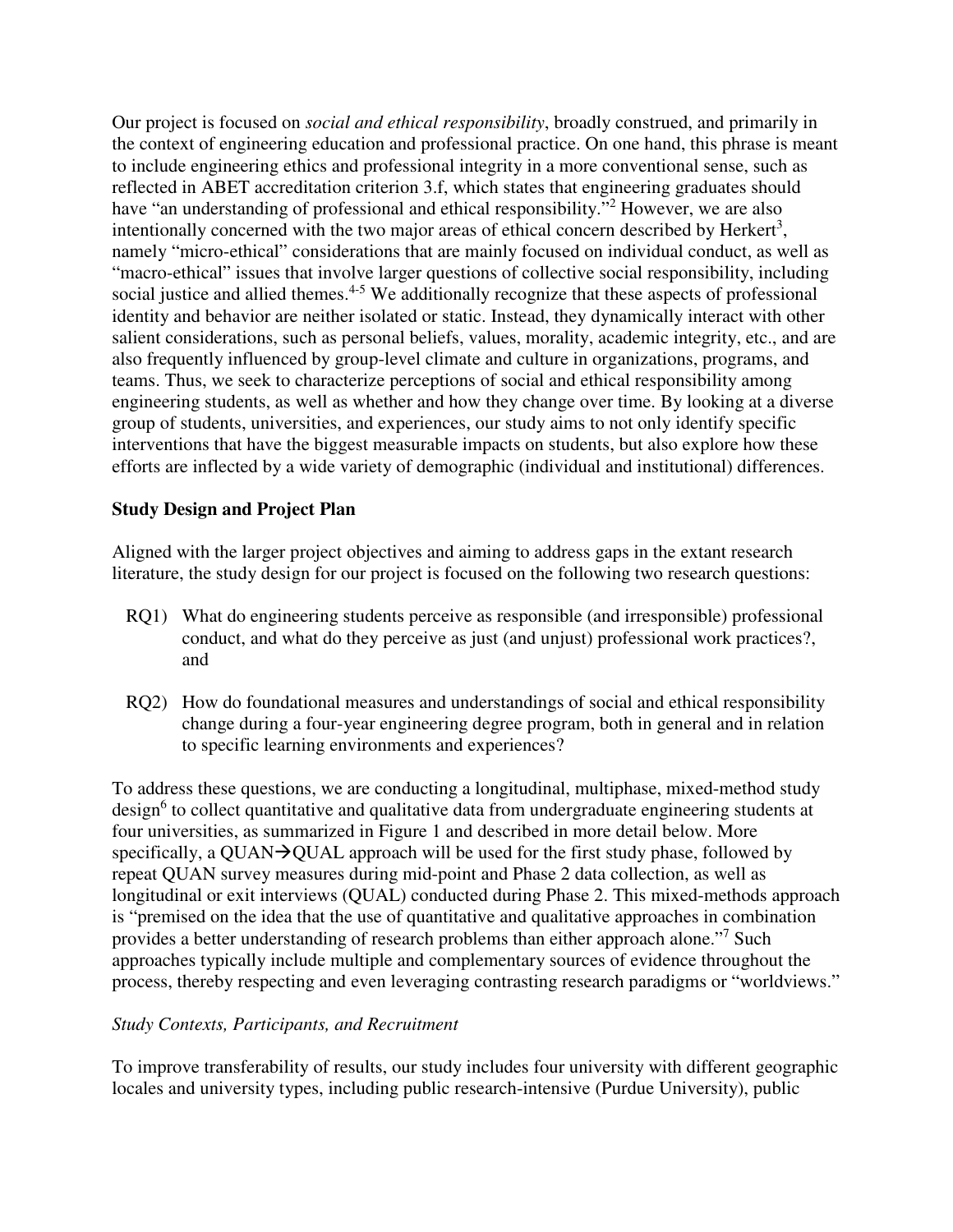research-intensive and project-based (Arizona State University), private research-intensive (Brigham Young University), and public undergraduate-serving (Colorado School of Mines). As described in more detail below, each participating school also has programs and experiences that are of particular interest for this study, including service-learning courses and organizations, and degree options and/or coursework that provide intensified formal instruction related to ethics, social responsibility, and allied topics (e.g., biomedical engineering). We have obtained IRB approval for all data collection activities. To encourage high response rates and quality data, we are also providing appropriate compensation with increasing incentives as the study progresses to maintain participant commitment throughout the longitudinal study.



# **Figure 1. Overview of Data Collection Plan**

## *Phase 1: Baseline Evidence*

We are currently in Phase 1 of the study, which includes a large-scale survey of first-year engineering students (goal of n=900 total responses) to collect demographic information, scaled survey constructs, and scenario-based measures that are related to the core aims of this study. The component parts of the survey are described in more detail below. Special efforts have been made to secure a sample that is gender- and ethnic-diverse, as well as stratified to include large numbers of students who both are and are not likely to receive intensified exposure to considerations of social and ethical responsibility during their degree programs.

Initial analysis of the survey data is underway. This data has also been used to identify and recruit three types of interviewees for the study, namely those who will likely complete engineering degrees with: 1) a traditional and more narrow technical focus, 2) a curricular service-learning component, and 3) enhanced formal instruction in engineering ethics. To account for study attrition, we are in the process of conducting 20-25 interviews at each school (or 80-100 interviews total) using a semi-structured interview protocol focused on RQ1.

The remainder of the first year and entirety of the second project year will involve intensive analysis of the Phase 1 study data. The research team has begun analyses of the survey data to identify baseline scores among the main target populations, while also looking at possible relationships in the data (e.g., to what extent do demographic characteristics and prior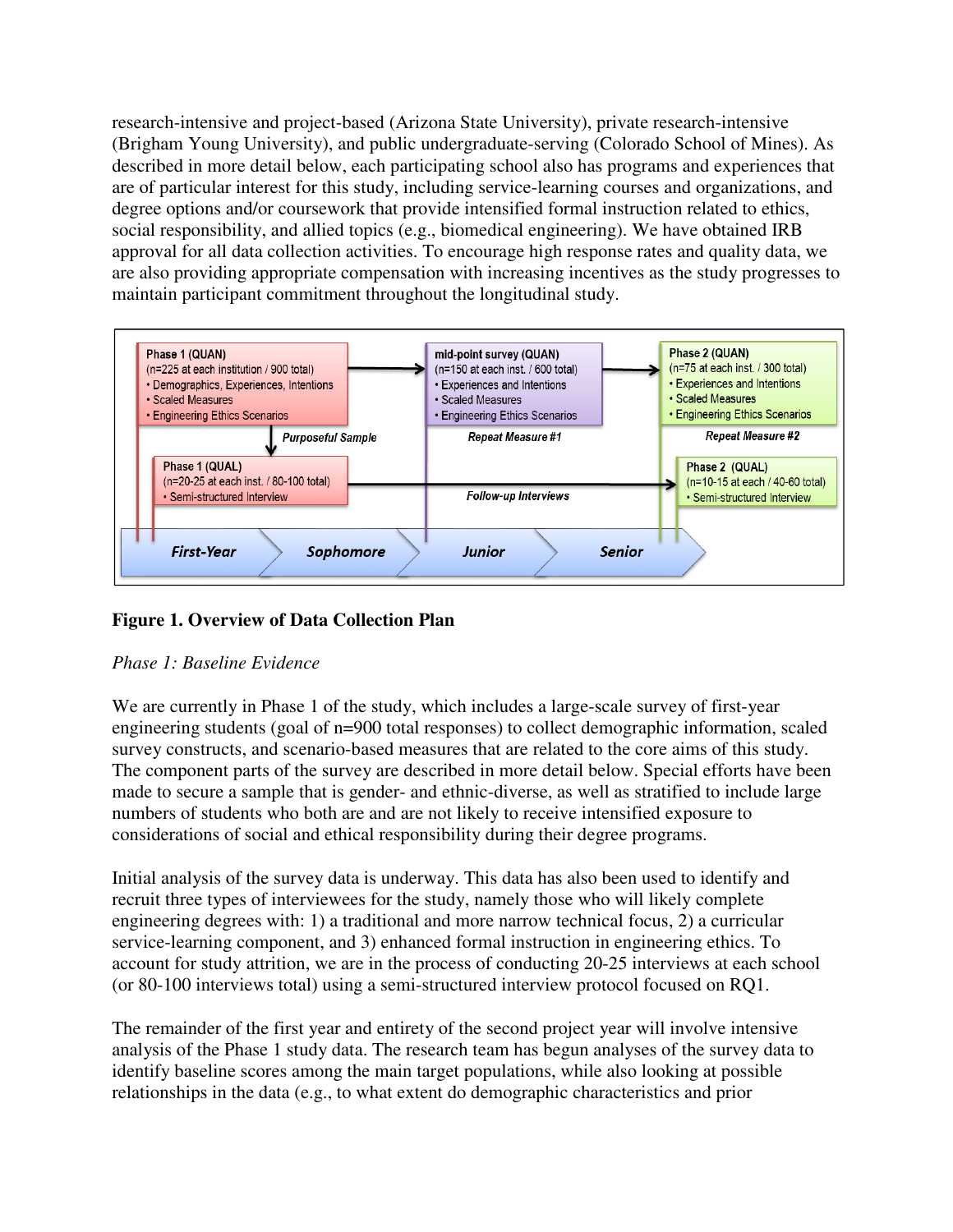experiences predict student orientation toward social and ethical responsibilities).<sup>8</sup> Additionally, the interview data will be systematically analyzed and coded during this period using appropriate qualitative methods, including thematic analysis and phenomenography. During the second and third project years, Phase 1 findings will be disseminated via appropriate venues (e.g., conference papers, journal articles, etc.).

## *Mid-Point Survey*

In order to better understand student development during a four-year degree trajectory, the survey questionnaire will again be administered to as many of the original Phase 1 participants as possible at the beginning of their junior year. While the study design accounts for some attrition, we will also provide appropriate monetary incentives to encourage repeat measures. To increase the likelihood of statistically significant findings in our final sample, our target for mid-point data collection is at least 600 participants.

## *Phase 2: Longitudinal Evidence*

The second major study phase (beginning of Year 4) will involve a third and final round of data collection which includes both the survey and interview components. The survey questionnaire will be administered for a third time to as many of the mid-point participants as possible. Again, we have monetary incentives to encourage repeat measures. To increase the likelihood of statistically significant findings, our target is at least 300 complete sets (triads) of survey data.

The research team will also conduct follow-up interviews with as many of the original interviewees as possible during their fourth year, working toward a target of 10-15 follow-up interviews at each school, or n=40-60 total matched interview pairs at all sites. The research team will target recruitment efforts to ensure a roughly even distribution of study subjects among the four data collection sites and three study groups. The goal of these groupings is to compare a "baseline" population of students with counterpart groups who are exposed to types of learning experiences of special interest for this study, e.g., service learning (as a more indirect and implicit approach to cultivating social and ethical responsibility) or intensified ethics instruction (as a more direct and explicit approach).

The remainder of the fourth project year and beginning of the fifth project year will focus on analysis of all study data (from Phase 1, mid-point, and Phase 2). Efficient and timely analysis of this data will be enabled by the relatively long gap between the two main data collection periods, which will allow for Phase 2 data analysis procedures to be in place and ready for deployment when Phase 2 data collection begins. In contrast to Phase 1 data analysis, Phase 2 will allow us to focus on both research questions, namely by providing a snapshot of foundations for social and professional responsibility among engineering students as they approach graduation (RQ1), as well as allowing us to investigate how these measures and understandings *change* during a fouryear degree program, especially in relation to specific kinds of learning pathways and experiences (RQ2).

## **Data Sources**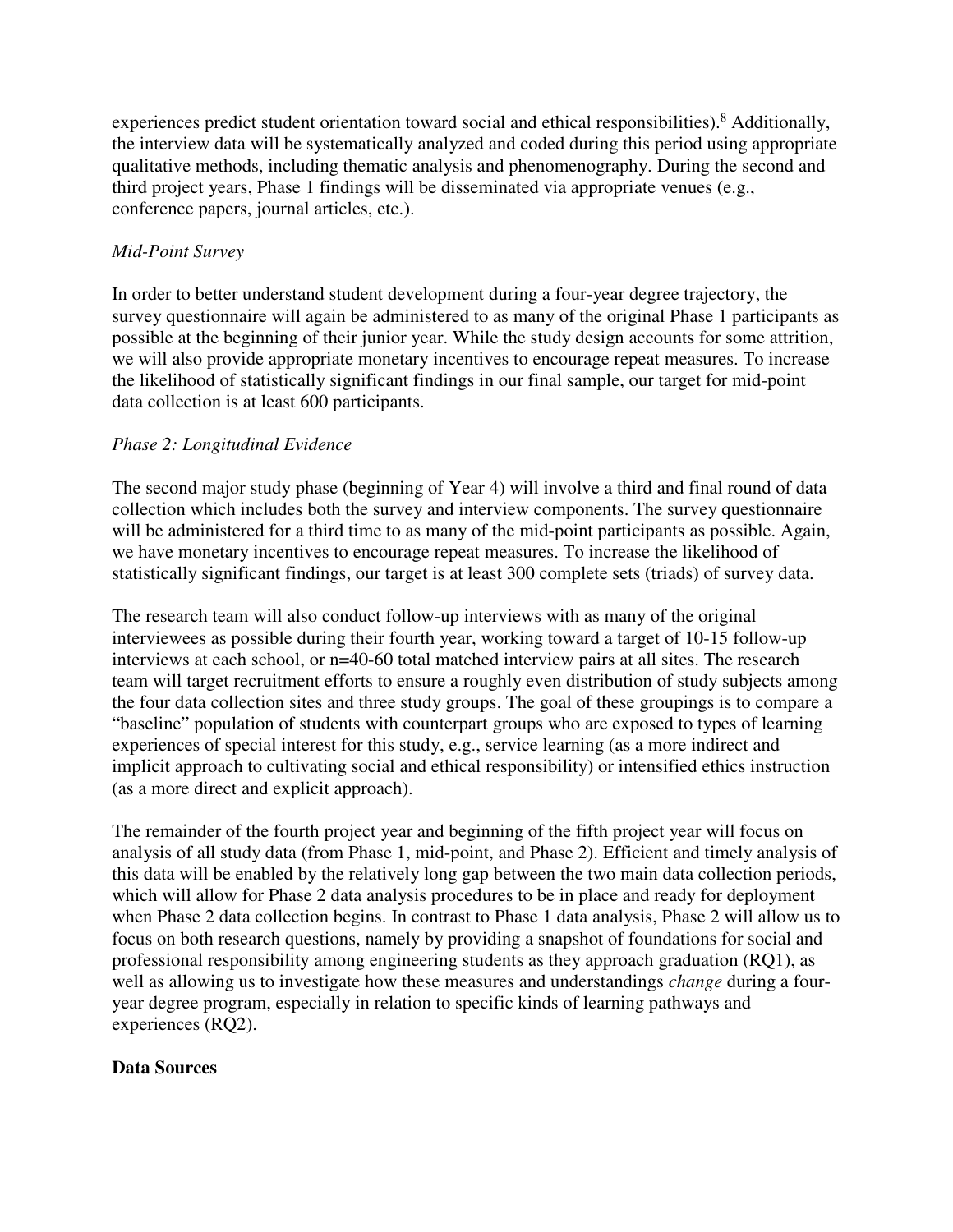This project will involve collection of the following sources of quantitative and qualitative data:

*Demographics, Experiences, and Intentions:* During Phase 1 we are collecting demographic information from all study participants, including gender, ethnicity/race, international student status, intended major, etc. During the mid-point and Phase 2 administrations, we will collect relevant information such as GPA, academic major(s) and minor(s), and intended career plans. During all three data collections, we will also ask respondents to report spiritual/religious orientation, other relevant experiences (e.g., service learning, mission work, community service, volunteer activities, extracurricular activities, co-op/internship/work experiences, conferences, workshops, etc.), and completion of related coursework, certificate programs, etc. This information will mainly be used to perform within- and across-group comparisons and modeling of the larger quantitative data set, as well as for targeted recruitment of interview subjects.

*Scaled Measures:* We will use the following measures of social and ethical responsibility for our large-scale data collection efforts, which include:

- *Political and Social Involvement Scale (PSIS):* This 11-item Likert scale asks respondents to rate the personal importance of a series of statements related to themes like volunteering, racial understanding, and influencing political structures (e.g., "Helping others who are in difficulty).<sup>9</sup>
- *Distributive Justice Beliefs*: This 8-item Likert scale survey evaluates perceptions of distributive justice beliefs (e.g., "People generally deserve the things that they are accorded") for self and others.<sup>10</sup>
- *Ethical Climate Index (ECI):* This 19-item instrument (short form version) covers collective moral sensitivity, collective moral judgment, collective moral motivation, and collective moral character.<sup>11</sup>
- *Engineering Work/Practice Considerations*: This Likert scale survey asks respondents to rate the importance of seven considerations of engineering work (e.g., technical, environmental, social, etc.). If respondents indicate any of them are extremely important, they are asked why they did so. $2,12$
- *Macro-Ethics*: Multiple-choice and Likert-scale items to evaluate thinking and knowledge related to various macro-ethical and professional responsibility themes adapted from another study of ethics education.<sup>13</sup>
- *Moral Attentiveness:* Set of 7 items drawn from the Reflective and Perceptual sub-scales of the instrument.<sup>14</sup>
- *Moral Disengagement*: 24 item scale that measures eight interrelated moral disengagement mechanisms.<sup>15</sup>

## *Engineering Ethics Scenarios:*

- *Ethics Knowledge Questions:* We are using the same five knowledge/scenario questions that were employed in the earlier SEED research project.<sup>16-17</sup> The format of these items is similar to questions that appear on the Fundamentals of Engineering (FE) exam. They are multiplechoice format; each has a preferred answer.
- *Engineering Ethics Scenarios*: We have adapted three situational-judgement situations focused on ethical issues in engineering practice adapted from prior work by Jesiek et al.<sup>18</sup> Each multiple-choice question has a strongly preferred answer as validated by experts.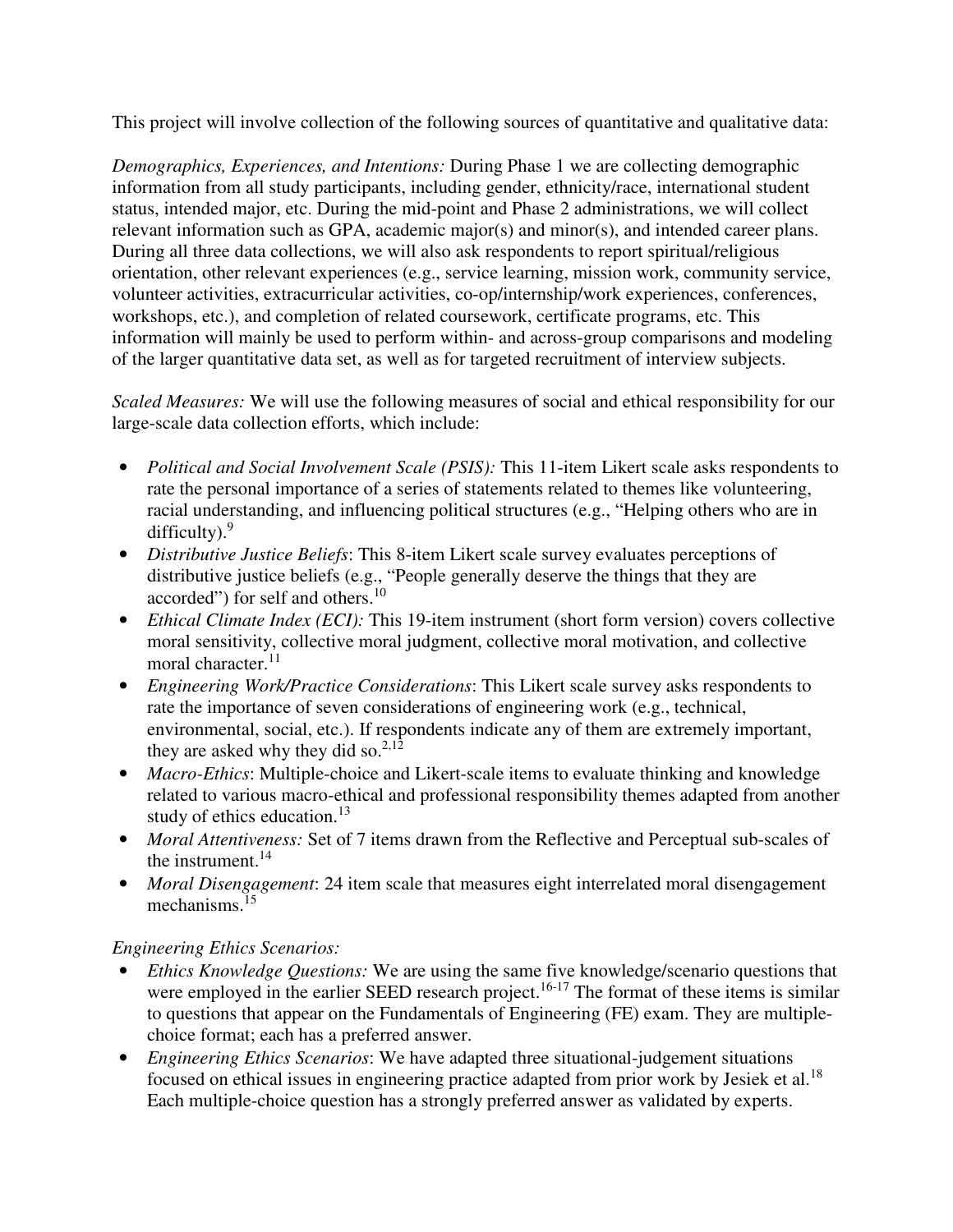*Interviews:* The primary source of qualitative data for this study originates from longitudinal, semi-structured interviews conducted with engineering students, with first interviews occurring during their first semester or year and follow-up interviews in their eighth semester. The Phase 1 interviews are underway. The interview protocol is aligned with the research questions, informed by relevant quantitative findings, and organized around four major themes: 1) How do students understand what counts as social and ethical responsibility, both in general and in engineering specifically?, 2) What kinds of formal and informal learning experiences have shaped their perceptions of social and ethical responsibility (e.g., coursework, service-learning, etc.)?, 3) What memorable ethical issues have they encountered (as individuals, students, aspiring professionals, etc.), how did they handle these situations, and what did they learn?, and 4) What are their major personal and professional goals, and how are these related (or not) to broader considerations of ethics, integrity, morality, social responsibility, etc.? The second and third themes in particular will utilize critical incident interviewing techniques to help elicit real-world experiences, perceptions, and situations from our research subjects.<sup>19</sup> As a final strategy for evaluating how engineering students perceive and approach situations involving questions of social responsibility or ethics, we include questions and probes around select scenarios from the survey to provide additional insight to why they choose the responses they did.

#### **Data Analysis Plan**

Our plan for data analysis begins with systematic approaches to separately analyzing both the quantitative and qualitative evidence. However, data integration opportunities will also be systematically explored and pursued during all phases of the project.

*Quantitative* data analysis for this project will focus on the demographic/background information and scaled measures described above, and organized around three partially distinct analytic approaches. First, within- and across-group comparisons will be performed for the static phase 1, mid-point, and phase 2 data sets using appropriate statistical techniques (e.g., ANOVA), with the goal of identifying significant demographic and/or other predictors for each individual measure, as well as levels of correlation between the measures (e.g., factor analysis). Second, we will look at all three data sets (e.g., via repeated measures t-tests) to examine whether there are significant changes in the individual measures over time. Finally, we will more comprehensively look at and model interactions among all measures and variables, including over time, through use of latent variable modeling and structural equation modeling approaches. Other statistical techniques may also be employed depending on exploratory results. Ultimately, the goal of this analysis is to leverage the quantitative data to examine key associations and questions such as:

- 1) How do measures of social and ethical responsibility among engineering students compare to results for other population(s) reported in the literature, both upon entering and leaving their respective degree programs?
- 2) Do certain demographic characteristics, prior experiences, etc. predict weaker or stronger foundations for social and ethical responsibility (e.g., as reflected in lower or higher scores on PSIS, Justice Beliefs, etc.)?
- 3) What characteristics and measures predict student participation in programs oriented toward social and ethical responsibility, e.g., formal ethics instruction, service-learning, etc.?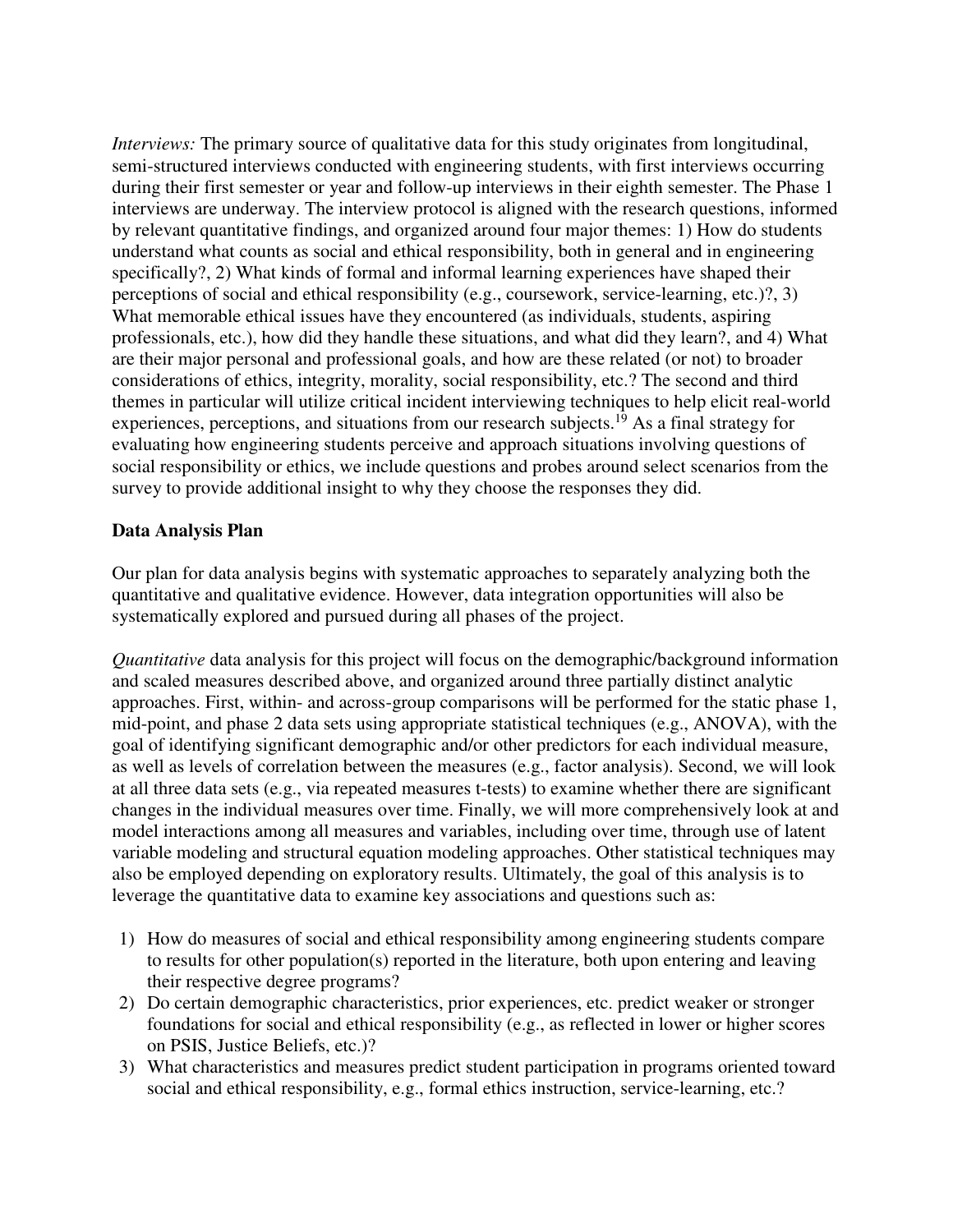- 4) Does student participation in certain kinds of formal and/or informal learning experiences have measurable impacts on any foundational measures (e.g., PSIS, Justice Beliefs, etc.)?
- 5) Do different institutional and programmatic contexts have measurable impacts on foundational measures of social and ethical responsibility, as well as how these measures change over time?

Preliminary results from analysis of Phase 1 survey data can be found in a parallel conference paper.<sup>8</sup>

*Qualitative* data analysis for this project will focus on providing explanatory depth and "thick description"<sup>20</sup> for patterns and trends observed in the quantitative data sets, as well as allowing identification of novel trends and phenomena of interest not readily evident or detectable in other project data. To achieve these objectives, two methodological approaches will be used.

First, *thematic analysis*<sup>21</sup> will be used to code prominent themes in the data following best practices across the six analysis steps recommended by Braun & Clark: getting familiar with the data, generating initial codes, searching for themes, reviewing themes, defining and naming themes, and reporting results.<sup>22</sup> Given the study questions and interview protocol, likely themes for this analysis include definitions of social and/or ethical responsibility, types of ethical situations most often encountered by students, types of learning experiences viewed as most relevant by students, changes in perceptions of social and/or ethical responsibility, etc. This analysis approach is proposed in part because it accommodates identification of themes both inductively and deductively.<sup>23</sup> It can also generate novel insights, enable systematic study of similarities and differences in data, and allow both social and psychological interpretations.<sup>22</sup>

In addition, we plan to use *phenomenography* to identify different ways of experiencing social and/or ethical responsibility in engineering education and practice. Phenomenography has its roots in educational research in Sweden, arising from recognition that the qualitatively different ways in which learners experienced or understood a phenomenon were related to the qualitative differences in the outcome of that learning. $24-25$ 

The reliability and validity of all qualitative research procedures will be further enhanced by following established best practices such as memo writing to generate and integrate codes, interdisciplinary triangulation, and incorporation of different researchers' interpretations.<sup>26-27</sup>

# **About the Participating Institutions and Target Programs**

*Purdue University* is a public, land-grant institution founded in 1869 in West Lafayette, IN, and today classified as a very high research activity university. Purdue's College of Engineering has 15 degree programs and more than 7,700 undergraduates students. While many Purdue engineering students follow more traditional curricular pathways, large numbers also participate in credit-bearing service-learning programs such as Engineering Projects in Community Service (EPICS, ~500 students/semester) and Global Design Teams (~75 students/year). Additionally, all students in Purdue's biomedical engineering program (~96 entering students/year) receive intensified ethics instruction through a 3-credit curricular requirement. Recruitment of students at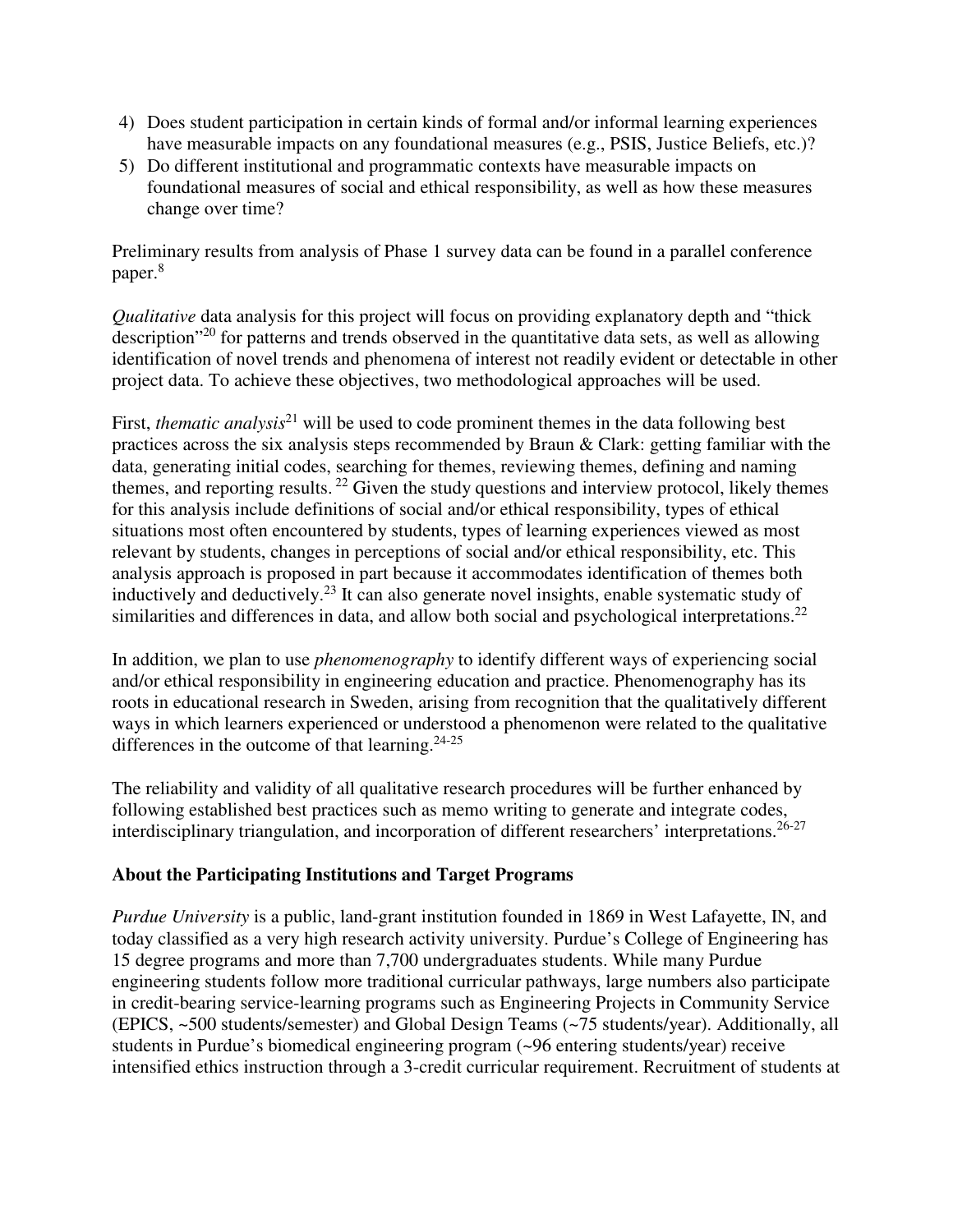Purdue will occur in the first-year engineering (FYE) and learning community programs, which provide common and special-interest courses to incoming students.

*Brigham Young University* (BYU) was founded in 1875 and is located in Provo, Utah. One of the largest private universities in the United States, BYU provides a comprehensive education to nearly 33,000 full time students from all 50 states and 115 countries. BYU students complete an academically rigorous course of study and also pledge to uphold the highest standards of conduct and adhere to the values of the university's sponsoring organization, The Church of Jesus of Christ of Latter-day Saints. To achieve a balanced education, all BYU students complete 14 religion credits in addition to general education and major requirements. The Ira A. Fulton College of Engineering and Technology at BYU has 10 degree programs and more than 3,600 students. The college prepares graduates by focusing on five key areas: Technical excellence, Leadership, Global Competence, Character Development, and Innovation. All engineering and technology students take a 3-credit curricular required global leadership class focused on leadership, ethics, and global competence. In addition, some degree programs provide additional instruction in ethics. Recruitment of subjects at BYU will be facilitated through a leadership workshop offered each semester to new engineering and technology students.

*Arizona State University* (ASU) and its associated College of Technology and Innovation at (CTI), located on the Polytechnic campus of Arizona State University, strives to fully embody the values of engaged learning, use-inspired translational research, deep engagement with industry, and entrepreneurship. The CTI is home to more than 2,000 students studying in undergraduate and graduate majors. The college is organized into five academic units (Engineering, Applied Sciences and Mathematics, Technological Entrepreneurship and Innovation Management, Engineering Technology, and the Morrison School of Agribusiness and Resource Management), which thrive under the guidance of more than 100 faculty members with deep expertise in many of the most important technological challenges that society faces.

The *Colorado School of Mines* (CSM) is a public teaching and research institution in Golden, CO that focuses on education and research in engineering, science, mathematics, and economics. CSM emphasizes practical, hands-on experiences and an interdisciplinary approach to solving the world's challenges related to the earth, energy, and the environment. CSM offers 15 Bachelor's degree programs and 21 Master's and Doctoral degree programs through its Colleges of Applied Science and Engineering; Engineering and Computational Sciences; and Earth Resources Science and Engineering. CSM's curriculum also engages students in humanities, ethics, and social sciences. Students can earn a minor in Public Affairs through the 21-credit hour McBride Honors Program, which integrates STEM, liberal arts, public policy, anthropology, and experiential learning to give students a well-rounded education. Additionally, students can earn an 18-credit hour Humanitarian Engineering Minor, which emphasizes how engineering can contribute to co-creating just and sustainable solutions for communities.

## **Summary**

We believe findings from our longitudinal, mixed-methods study will have considerable potential to enhance ongoing efforts to cultivate social and ethical responsibility among future engineers, including by investigating differences in perceptions and experiences among underrepresented groups. Comparing data from each study phase will provide strong evidence regarding how student perceptions of social and ethical responsibility change from the beginning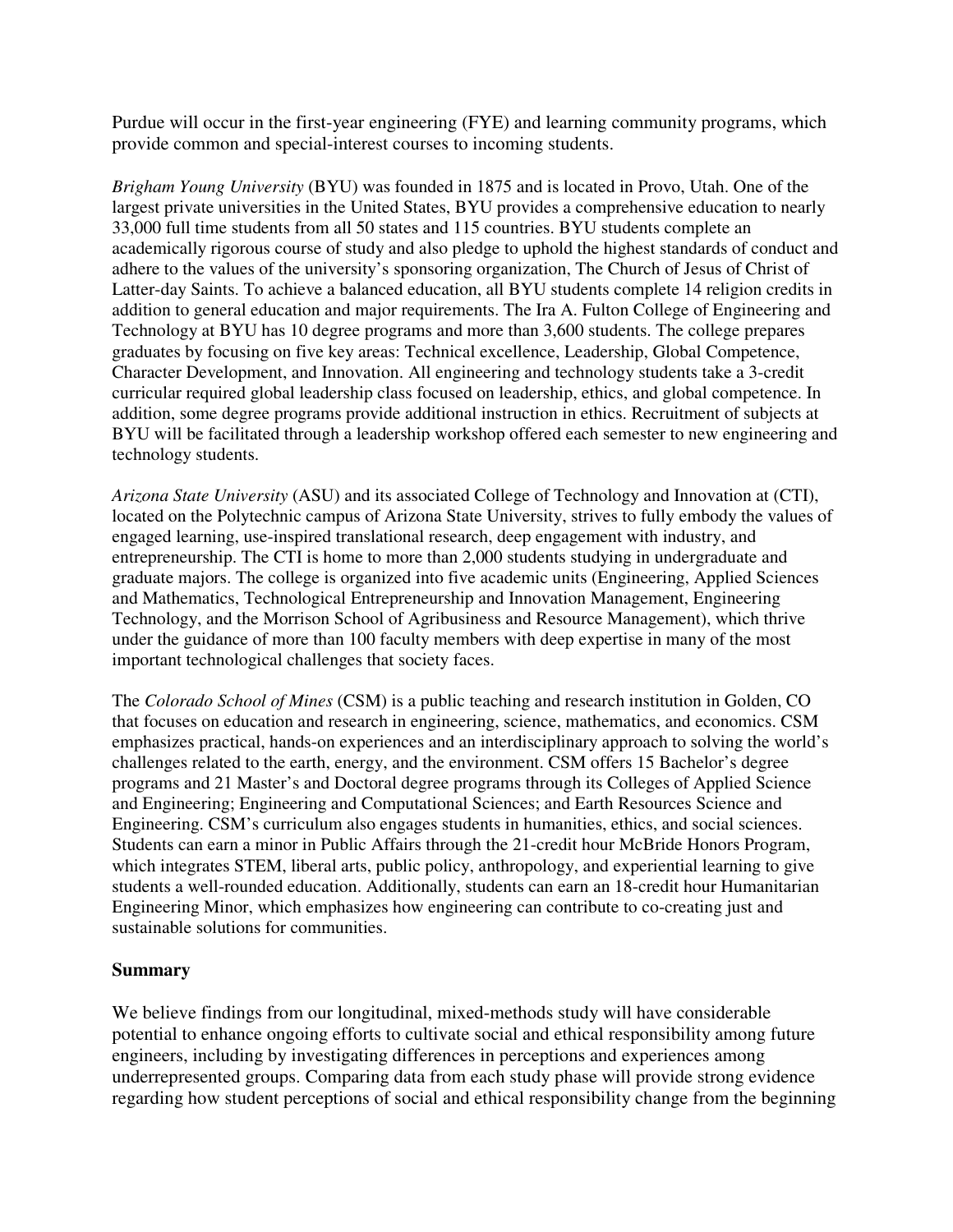to the end of a four-year degree program, including through relevant interventions, and in relation to different institutional and programmatic contexts and cultures. As we continue in the study, our dissemination efforts will especially focus on identifying and promoting curricular interventions found to be especially effective at cultivating social and ethical responsibility, and providing recommendations so programs can better align their efforts with predominant student views and perceptions

#### **Acknowledgement**

This material is based upon work supported by the National Science Foundation under Grant No. 1449370. Any opinions, findings, and conclusions or recommendations expressed in this material are those of the author(s) and do not necessarily reflect the views of the National Science Foundation.

#### **References**

- 1. Cech, E. A. (2014). "Culture of disengagement in engineering education?" *Science, Technology & Human Values, 39*(1): 42-72.
- 2. ABET Engineering Accreditation Commission (EAC). (2011). *Criteria for Accrediting Engineering Programs: Effective for Reviews During the 2012-2013 Accreditation Cycle*. Baltimore, MD: ABET, Inc.
- 3. Herkert, J. R. (2003). "Professional Societies, Microethics, and Macroethics: Product Liability as an Ethical Issue in Engineering Design." *International Journal of Engineering Education. 19*(1): 163-167.
- 4. Leydens, J., J. Lucena, and J. Schneider. (2012). "Are Engineering and Social Justice (In)commensurable? A Theoretical Exploration of Macro-Sociological Frameworks." *International Journal of Engineering, Social Justice, and Peace, 1*(1): 63-82.
- 5. Riley, D. (2008). *Engineering and Social Justice* (Synthesis Lectures on Engineers, Technology and Society). San Rafael, CA: Morgan and Claypool.
- 6. Creswell, J. W., and V. L. Plano Clark. (2011). *Designing and Conducting Mixed Methods Research* (Second Edition). Thousand Oaks, CA: SAGE Publications.
- 7. Creswell, J. W., and V. L. Plano Clark. (2007). *Designing and Conducting Mixed Methods Research.*  Thousand Oaks, CA: SAGE Publications.
- 8. Fuentes, D. S., G. M. Warnick, B. K. Jesiek, and R. Davies (2016). A Longitudinal Study of Social and Ethical Responsibility Among Undergraduate Engineering Students: Preliminary Survey Results. *Proceedings of the American Society for Engineering Education (ASEE) Annual Conference and Exposition*, New Orleans, LA, June 26-29, 2016.
- 9. Lucas, T., S. Alexander, I. Firestone, and J. M. LeBreton. (2007). "Development and Initial Validation of a Procedural and Distributive Just World Measure." *Personality and Individual Differences, 43*(2007): 71-82.
- 10. Blaich, C., and K. Wise. (2011). "The Wabash National Study The Impact of Teaching Practices and Institutional Conditions on Student Growth." Presented at the 2011 American Educational Research Association Annual Meeting, New Orleans, LA, April 8-12, 2011. Retrieved June 3, 2014 from http://www.liberalarts.wabash.edu/storage/Wabash-Study-Student-Growth\_Blaich-Wise\_AERA-2011.pdf
- 11. Arnaud, A. (2010). "Conceptualizing and Measuring Ethical Work Climate: Development and Validation of the Ethical Climate Index." *Business & Society, 49*: 345-358.
- 12. Huff, J. L., B. K. Jesiek, W. C. Oakes, C. B. Zoltowski, K. D. Ramane, and W. G. Graziano. (2015). "Tensions of Integration in Professional Formation: Investigating Development of Engineering Students' Social and Technical Perceptions." *Proceedings of the American Society for Engineering Education (ASEE) Annual Conference and Exposition*, Seattle, WA, June 14-17, 2015.
- 13. Canary, H. E., J. L. Taylor, J. R. Herkert, K. Ellison, J. M. Wetmore, and C. A. Tarin. (2014). "Engaging Students in Integrated Ethics Education: A Communication in the Disciplines Study of Pedagogy and Students' Roles in Society." *Communication Education, 63*(2): 83-104.